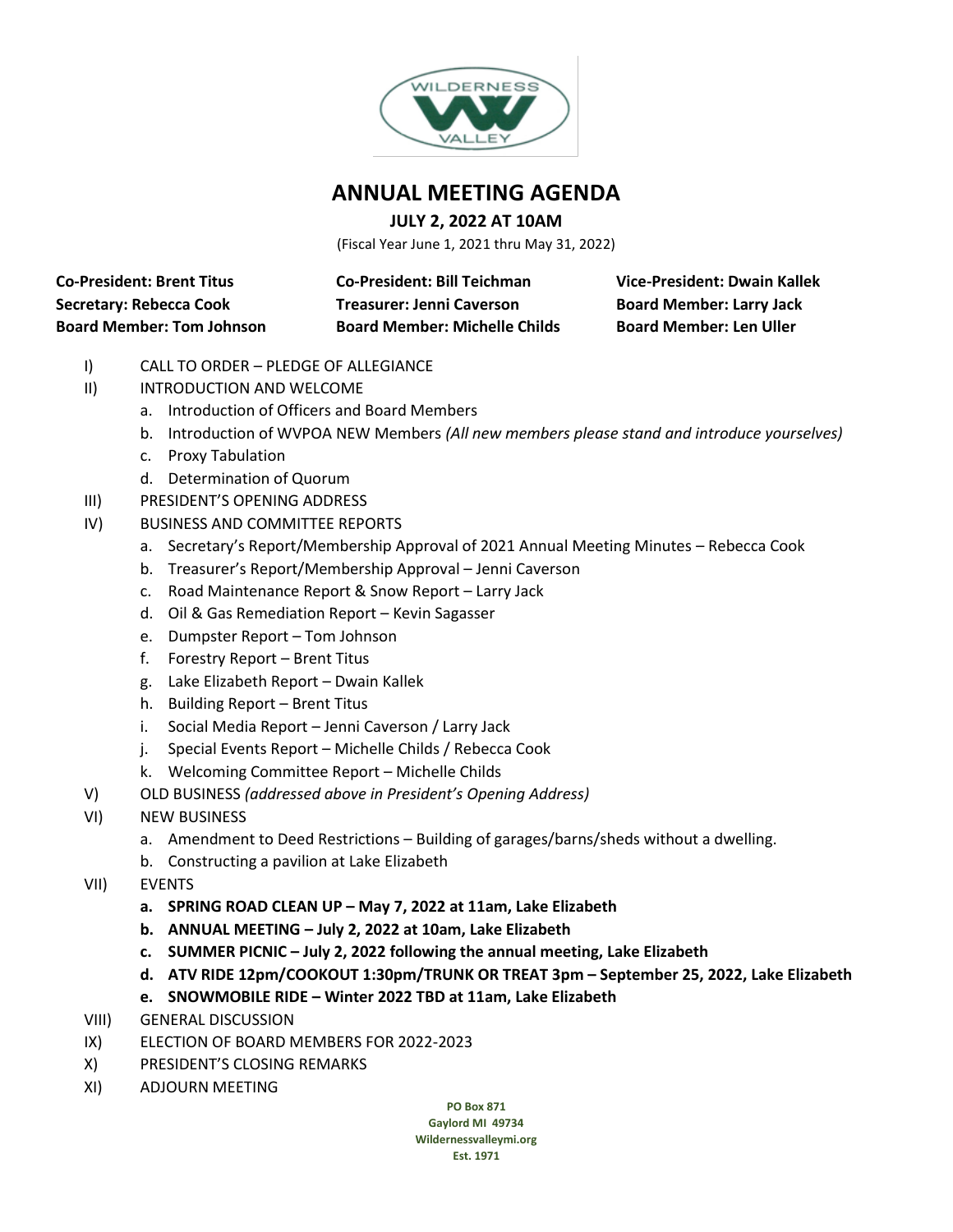

#### **-OFFICIAL NOTICE OF ANNUAL MEETING-**

April 30, 2022

Dear WVPOA Member:

On **July 2, 2022** at 10am, we will be holding our 51st ANNUAL MEETING for Wilderness Valley Property Owners Association, at Lake Elizabeth. There will be a tent and some seating, but please feel free to bring your own chair. Refreshments will be provided and FREE WVPOA mugs will be handed out to all attending members. Show up for a chance to win a \$50 gift card and FREE membership for the year, kindly donated by our Board members! On the agenda provided, you will notice our annual Summer Picnic event has changed dates and will now be the same day as the annual meeting. Please plan on staying if you can and bring a dish to pass! The board will provide a main course on the grill and have some yard games to play.

*If you know you will be unable to attend,* it is very important that you complete, sign, and return the attached **Proxy** on or **before the Annual Meeting**. This is necessary to attain a quorum of members, as required per our By-Laws, so that the meeting can be held legally. *Note: Associate Members cannot vote via proxy, per our By-Laws. See our handbook for more information.*

Your Annual Membership Dues invoice is enclosed, note that you will see an increase in Dumpster dues for 2022 and beyond. After careful consideration, the board decided an increase was necessary to keep our dumpster area in operation. The board analyzed our dumpster fund over a ten-year period and found that in most years, our fund was in the red, or very near to it. Couple that with the unexpected cost of relocating our dumpsters in 2021, our fund is severely lacking for the future. If you would like a closer look into our findings as noted above, please feel free to email the board. Please also note, in order to reduce costs, save time, and save trees, this will be the last mailer for announcements, newsletters and billings. If we do not have your email on file, please send it to our email listed below. For those who do not have access to email, we will make an exception to mailing.

We look forward to seeing you at this year's annual meeting! Now is as good of time as ever to get involved in our beloved community! If you are an Active Member and would like to add your name to this year's ballot to run for a Board position, please let us know prior to July 1st. Not interested in the being on the board, but still want to be involved? Please consider volunteering for one of our committees, sign up sheets will be available at the annual meeting. Please feel free to also email the board if you are interested in helping our community in any way! Together we can continue to make Wilderness Valley an exceptional place to live and vacation!

Sincerely,

#### WVPOA Board [wvpoaboard@gmail.com](mailto:wvpoaboard@gmail.com)





Enclosures: Proxy, Agenda, 2021 Draft Annual Meeting Minutes (to be approved by Membership), Annual Dues Invoice *(Treasurer's Report will be available in June and will be emailed out to Membership with hard copies available at the Annual Meeting)*

*PS: Event Flyers will be posted to our Facebook Page, Website and Emailed to Membership – if you need a hard copy mailed, please contact us at [wvpoaboard@gmail.com](mailto:wvpoaboard@gmail.com) . The Event Magnets will also be available at the annual meeting. Further, all Agendas & Minutes are posted to our Website as well.*